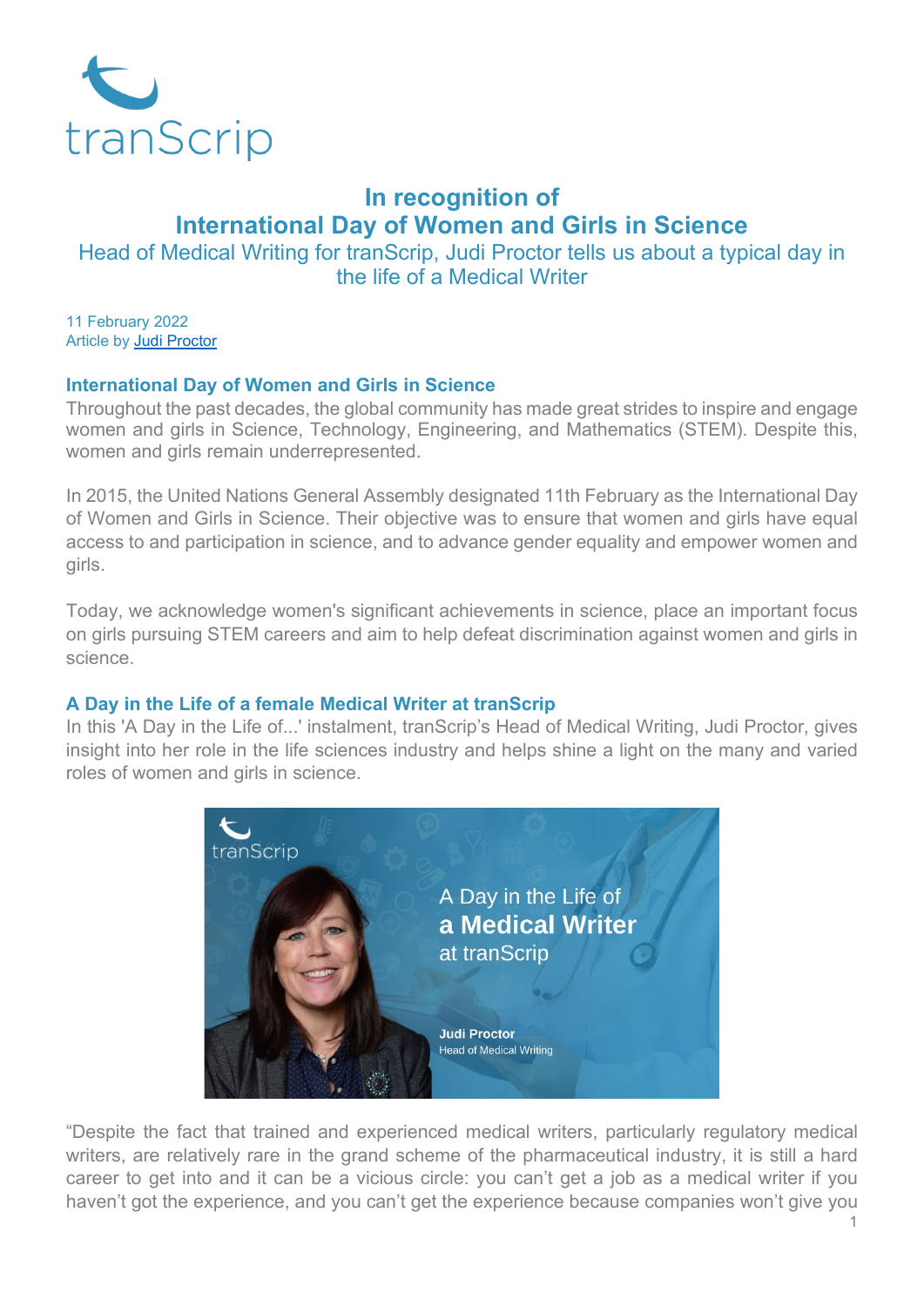

a job as a medical writer because you haven't got the experience… And that could be the root cause of the difficulty in finding trained and experienced medical writers!

tranScrip would love to help new writers get into the field. We're proud to be offering full training to aspiring new medical writers. We are particularly keen to hear from candidates who have experience in at least an entry level role in the pharmaceutical industry and are looking for their next challenge,

Even though women were (and continue to be) underrepresented in the biomedical field<sup>1</sup>, the majority of medical writers that I have encountered throughout my career have been women. This was the case when I first started in industry back in 1996 (in my first role, there was 1 man to 6 women!). For many of my colleagues, the flexibility of medical writing has allowed more opportunities to juggle a career around a family than many other jobs in the industry. Whatever the reason, in my experience women have made a major contribution to the pharmaceutical industry through the medical writing profession.

I was lucky enough to be offered a role as a medical writer straight out of university and it turned out it was exactly what I wanted to do for a living, and I have never looked back. I suspect I was always destined for a career like medical writing – I am precise, organised and love science, but I am also "arty" – and this left/right brain mix is perfect for the role.

In my life as a medical writer in Clinical Research Organisations (CROs) for nearly 20 years before joining tranScrip as Head of Medical Writing in 2013, I was considered a "generalist", though all within a relatively tightly constrained box – predominantly writing regulatory documents including

protocols, CSRs and IBs with the occasional excitements of ICFs, manuscripts or module 2 documents, and I can be forgiven for expecting my job here to be basically the "same old same old" but boy was I wrong!

As tranScrip is a consultancy, I am still a generalist, and from one week to the next, I can be working on any indication, from breast cancer, non-small cell lung cancer, to Prader-Willi syndrome, to COPD, to atopic

**"In the 8 years I have been with tranScrip, my work has been far more varied than the rest of my career put together"**

dermatitis, to COVID-19. But unlike medical writing in a CRO environment I am certainly not pigeon-holed, and I've had the opportunity to get involved in pretty much all aspects of the business not just project writing. In the 8 years I have been with tranScrip, my work has been far more varied than the rest of my career put together.

As head of department, I lead a small team of writers, which is bolstered by subcontractors when needed and I am now writing everything from regulatory documents, manuscripts, posters, medical information letters, attending and writing up advisory boards, to preparing and providing internal and external training. I am also part of the Quality Management Committee, which means I am in a position to really help the company improve its processes and I genuinely feel that my input matters and has an impact.